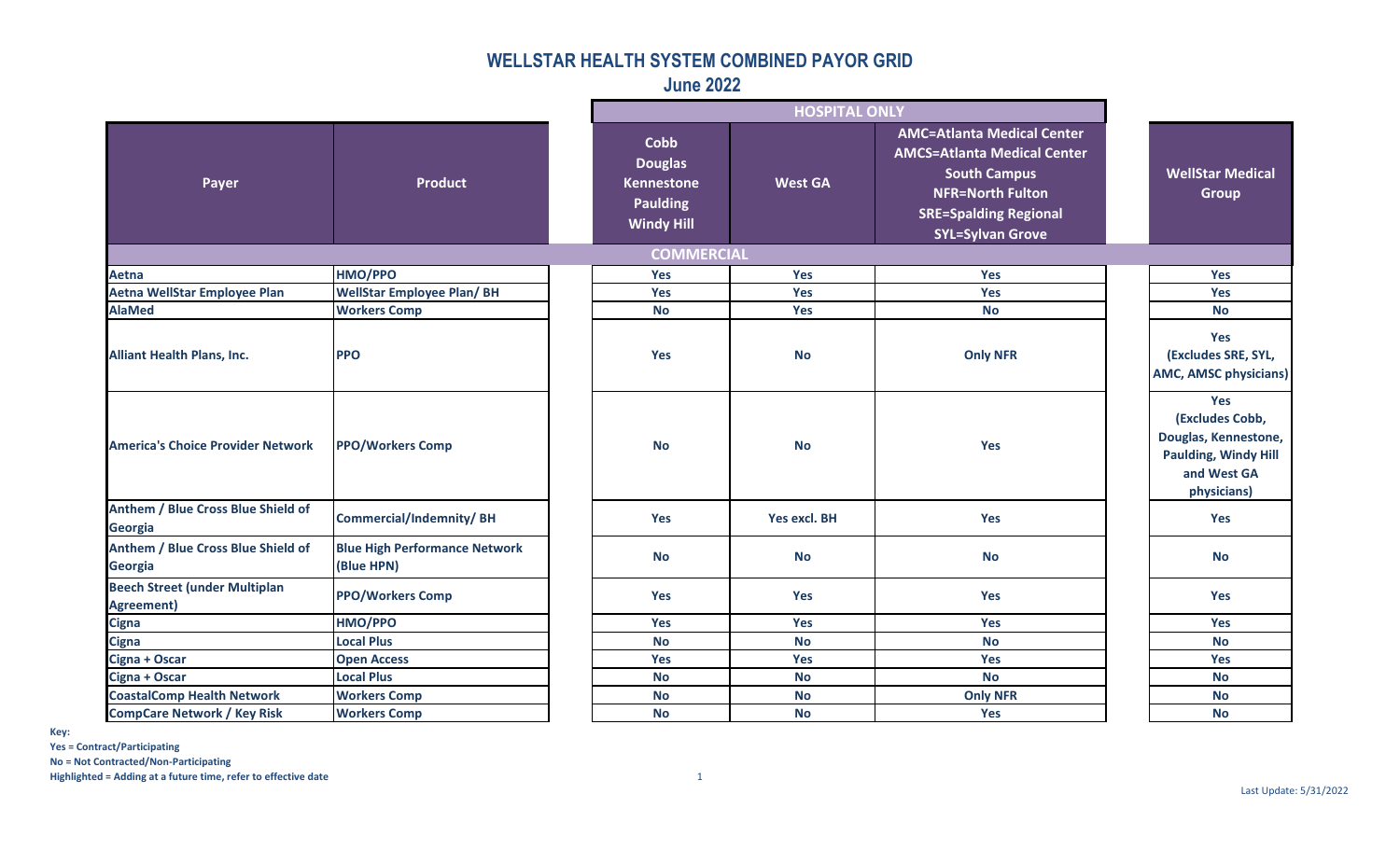#### **June 2022**

| Payer                                      | <b>Product</b>                       | <b>Cobb</b><br><b>Douglas</b><br><b>Kennestone</b><br><b>Paulding</b><br><b>Windy Hill</b> | <b>West GA</b>             | <b>AMC=Atlanta Med</b><br><b>AMCS=Atlanta Med</b><br>South Cam<br><b>NFR=North F</b><br><b>SRE=Spalding R</b><br><b>SYL=Sylvan G</b> |
|--------------------------------------------|--------------------------------------|--------------------------------------------------------------------------------------------|----------------------------|--------------------------------------------------------------------------------------------------------------------------------------|
| <b>Corvel</b>                              | <b>Workers Comp</b>                  | <b>No</b>                                                                                  | <b>Yes</b>                 | <b>Only AMC/AMCS/</b>                                                                                                                |
| <b>Corvel</b>                              | <b>Commercial</b>                    | <b>No</b>                                                                                  | <b>No</b>                  | <b>Only AMC/AMCS/</b>                                                                                                                |
| <b>Evolutions</b>                          | <b>Commercial</b>                    | <b>No</b>                                                                                  | <b>No</b>                  | <b>Only AMC/AMG</b>                                                                                                                  |
| <b>First Health Medical Rental Network</b> | <b>PPO</b>                           | <b>Yes</b>                                                                                 | Yes                        | <b>Yes</b>                                                                                                                           |
| <b>First Health/Coventry</b>               | <b>Workers Comp</b>                  | <b>Yes</b>                                                                                 | <b>No</b>                  | <b>No</b>                                                                                                                            |
| <b>Galaxy Health Network</b>               | <b>Commercial</b>                    | <b>No</b>                                                                                  | <b>No</b>                  | <b>Yes</b>                                                                                                                           |
| <b>Health Management Network</b>           | <b>PPO</b>                           | <b>No</b>                                                                                  | <b>No</b>                  | <b>No</b>                                                                                                                            |
| <b>Health One Alliance</b>                 | <b>PPO</b>                           | <b>Yes</b>                                                                                 | <b>No</b>                  | <b>Only NFR</b>                                                                                                                      |
| <b>Heritage Summit Healthcare</b>          | <b>Workers Comp</b>                  | <b>No</b>                                                                                  | <b>No</b>                  | <b>No</b>                                                                                                                            |
| <b>Humana</b>                              | <b>Commercial</b><br>(Excludes HMOx) | <b>Yes</b>                                                                                 | <b>Yes</b>                 | <b>Yes</b>                                                                                                                           |
| <b>Humana Military</b>                     | <b>Tricare Prime</b>                 | <b>Yes</b>                                                                                 | Yes                        | <b>Yes</b>                                                                                                                           |
| <b>Humana Military</b>                     | <b>Tricare Select</b>                | <b>Yes</b>                                                                                 | <b>Yes</b>                 | <b>Yes</b>                                                                                                                           |
| <b>Kaiser Permanente</b>                   |                                      | <b>No</b>                                                                                  | <b>No</b>                  | <b>No</b>                                                                                                                            |
| <b>Kaiser Permanente + PHCS</b>            | <b>Dual Choice PPO</b>               | <b>Yes</b>                                                                                 | <b>Yes</b><br>(except SNF) | <b>Yes</b>                                                                                                                           |
| <b>Multi Plan</b>                          | PPO/Auto                             | <b>Yes</b>                                                                                 | <b>Yes</b>                 | <b>Yes</b>                                                                                                                           |
| <b>Multi Plan</b>                          | <b>Workers Comp</b>                  | <b>Yes</b>                                                                                 | <b>Yes</b>                 | <b>Yes</b>                                                                                                                           |
| <b>Nova Net (Special Net)</b>              | PPO/Auto/Workers Comp                | <b>Yes</b>                                                                                 | Yes                        | <b>Yes</b>                                                                                                                           |
| <b>NPPN/Plan Care America (Stratose)</b>   | <b>PPO</b>                           | <b>No</b>                                                                                  | <b>No</b>                  | <b>Yes</b><br>(Excludes AN                                                                                                           |

|                                            |                                      |                                                                                            | <b>HOSPITAL ONLY</b>       |                                                                                                                                                                                      |                                                                   |
|--------------------------------------------|--------------------------------------|--------------------------------------------------------------------------------------------|----------------------------|--------------------------------------------------------------------------------------------------------------------------------------------------------------------------------------|-------------------------------------------------------------------|
| Payer                                      | <b>Product</b>                       | <b>Cobb</b><br><b>Douglas</b><br><b>Kennestone</b><br><b>Paulding</b><br><b>Windy Hill</b> | <b>West GA</b>             | <b>AMC=Atlanta Medical Center</b><br><b>AMCS=Atlanta Medical Center</b><br><b>South Campus</b><br><b>NFR=North Fulton</b><br><b>SRE=Spalding Regional</b><br><b>SYL=Sylvan Grove</b> | <b>WellStar Medical</b><br><b>Group</b>                           |
| <b>Corvel</b>                              | <b>Workers Comp</b>                  | <b>No</b>                                                                                  | Yes                        | <b>Only AMC/AMCS/NFR/SRE</b>                                                                                                                                                         | <b>Only AMC/AMCS/SRE</b>                                          |
| <b>Corvel</b>                              | <b>Commercial</b>                    | <b>No</b>                                                                                  | <b>No</b>                  | <b>Only AMC/AMCS/NFR/SRE</b>                                                                                                                                                         | <b>Only AMC/AMCS/SRE</b>                                          |
| <b>Evolutions</b>                          | <b>Commercial</b>                    | <b>No</b>                                                                                  | <b>No</b>                  | <b>Only AMC/AMCS/SRE</b>                                                                                                                                                             | <b>Only AMC/AMCS/SRE</b>                                          |
| <b>First Health Medical Rental Network</b> | <b>PPO</b>                           | Yes                                                                                        | Yes                        | Yes                                                                                                                                                                                  | <b>Yes</b>                                                        |
| <b>First Health/Coventry</b>               | <b>Workers Comp</b>                  | <b>Yes</b>                                                                                 | <b>No</b>                  | <b>No</b>                                                                                                                                                                            | <b>Yes</b>                                                        |
| <b>Galaxy Health Network</b>               | <b>Commercial</b>                    | <b>No</b>                                                                                  | <b>No</b>                  | Yes                                                                                                                                                                                  | <b>Only AMC/AMCS/SRE</b>                                          |
| <b>Health Management Network</b>           | <b>PPO</b>                           | <b>No</b>                                                                                  | <b>No</b>                  | <b>No</b>                                                                                                                                                                            | <b>Only AMC/AMCS/SRE</b>                                          |
| <b>Health One Alliance</b>                 | <b>PPO</b>                           | Yes                                                                                        | <b>No</b>                  | <b>Only NFR</b>                                                                                                                                                                      | <b>Yes</b><br>(Excludes SRE, SYL,<br><b>AMC, AMSC physicians)</b> |
| <b>Heritage Summit Healthcare</b>          | <b>Workers Comp</b>                  | <b>No</b>                                                                                  | <b>No</b>                  | <b>No</b>                                                                                                                                                                            | <b>Only AMC/AMCS</b>                                              |
| <b>Humana</b>                              | <b>Commercial</b><br>(Excludes HMOx) | Yes                                                                                        | Yes                        | Yes                                                                                                                                                                                  | <b>Yes</b>                                                        |
| <b>Humana Military</b>                     | <b>Tricare Prime</b>                 | Yes                                                                                        | Yes                        | Yes                                                                                                                                                                                  | Yes                                                               |
| <b>Humana Military</b>                     | <b>Tricare Select</b>                | <b>Yes</b>                                                                                 | Yes                        | Yes                                                                                                                                                                                  | Yes                                                               |
| <b>Kaiser Permanente</b>                   |                                      | <b>No</b>                                                                                  | <b>No</b>                  | <b>No</b>                                                                                                                                                                            | <b>No</b>                                                         |
| <b>Kaiser Permanente + PHCS</b>            | <b>Dual Choice PPO</b>               | <b>Yes</b>                                                                                 | <b>Yes</b><br>(except SNF) | Yes                                                                                                                                                                                  | Yes                                                               |
| <b>Multi Plan</b>                          | PPO/Auto                             | Yes                                                                                        | <b>Yes</b>                 | Yes                                                                                                                                                                                  | <b>Yes</b>                                                        |
| <b>Multi Plan</b>                          | <b>Workers Comp</b>                  | Yes                                                                                        | Yes                        | Yes                                                                                                                                                                                  | <b>Urgent Care only</b>                                           |
| <b>Nova Net (Special Net)</b>              | <b>PPO/Auto/Workers Comp</b>         | Yes                                                                                        | Yes                        | Yes                                                                                                                                                                                  | Yes                                                               |
| <b>NPPN/Plan Care America (Stratose)</b>   | <b>PPO</b>                           | <b>No</b>                                                                                  | No                         | Yes<br>(Excludes AMCS)                                                                                                                                                               | Yes (AMC only)                                                    |

**Key:**

**Yes = Contract/Participating**

**No = Not Contracted/Non-Participating**

**Highlighted = Adding at a future time, refer to effective date** 2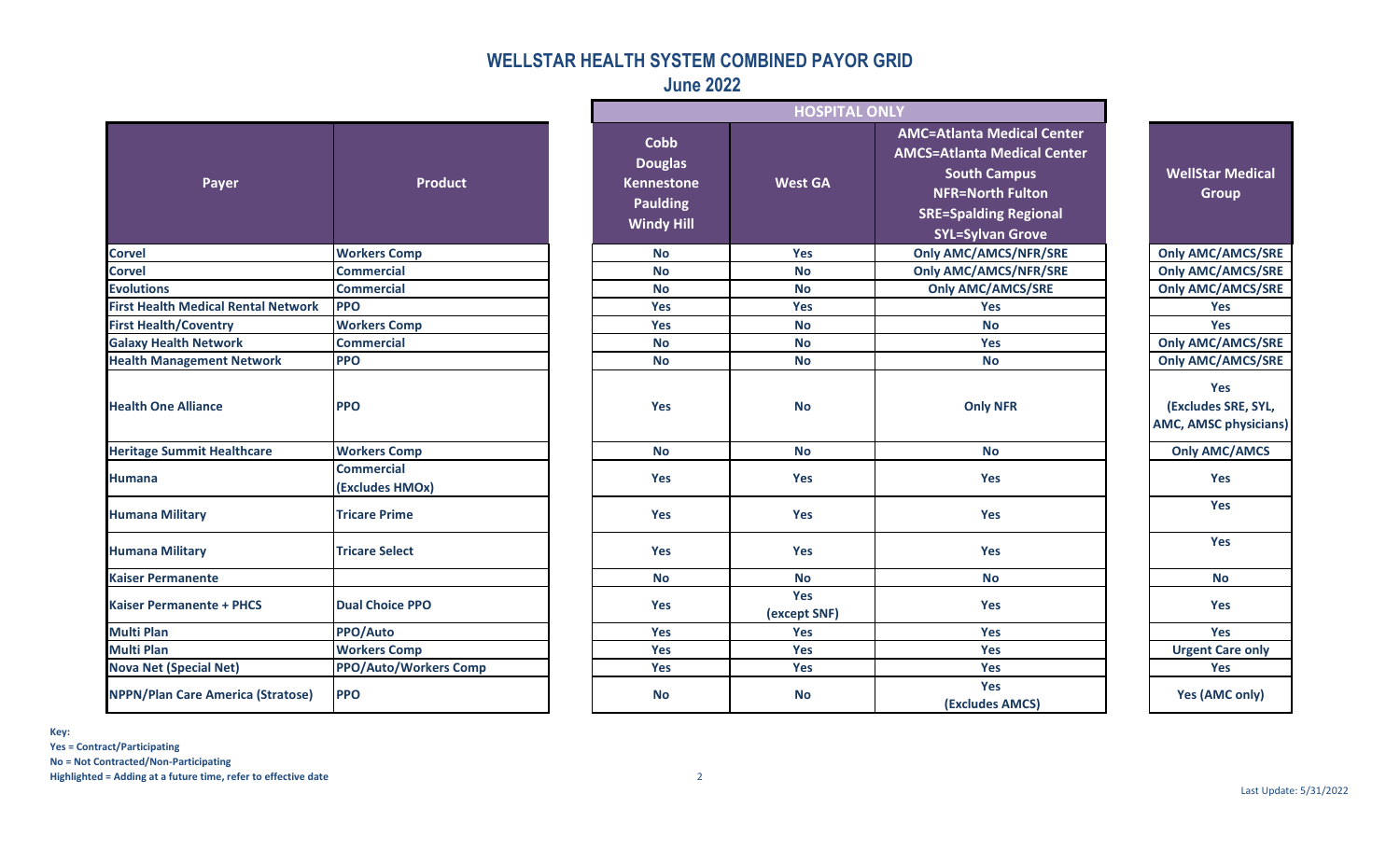# **June 2022**

| Payer                                                                   | <b>Product</b>                              | <b>Cobb</b><br><b>Douglas</b><br><b>Kennestone</b><br><b>Paulding</b><br><b>Windy Hill</b> | <b>West GA</b>                  | <b>AMC=Atlanta M</b><br><b>AMCS=Atlanta M</b><br>South Ca<br><b>NFR=Nortl</b><br><b>SRE=Spalding</b><br>SYL=Sylva |
|-------------------------------------------------------------------------|---------------------------------------------|--------------------------------------------------------------------------------------------|---------------------------------|-------------------------------------------------------------------------------------------------------------------|
| <b>One Call</b>                                                         | <b>Workers Comp</b>                         | <b>No</b>                                                                                  | <b>No</b>                       | Only A                                                                                                            |
| One Call f/k/a Align Network                                            | <b>Workers Comp</b>                         | <b>No</b>                                                                                  | Only<br><b>Physical Therapy</b> | <b>Only SR</b>                                                                                                    |
| <b>Prime Health Services</b>                                            | <b>PPO/Auto/Workers Comp</b>                | Yes                                                                                        | <b>Yes</b>                      | <b>Yes</b>                                                                                                        |
| <b>Private Healthcare Systems (PHCS)</b><br>(under Multiplan Agreement) | <b>PPO</b>                                  | Yes                                                                                        | <b>Yes</b><br>(except SNF)      | <b>Yes</b>                                                                                                        |
| <b>Private Healthcare Systems (PHCS)</b><br>(under Multiplan Agreement) | <b>Workers Comp/Auto</b>                    | <b>Yes</b>                                                                                 | <b>Yes</b>                      | <b>Yes</b>                                                                                                        |
| <b>Private Healthcare Systems (PHCS)</b><br>(under Multiplan Agreement) | <b>Practitioner &amp;/or Ancillary Only</b> | <b>No</b>                                                                                  | <b>No</b>                       | <b>No</b>                                                                                                         |
| <b>Provider Select</b>                                                  | <b>PPO</b>                                  | <b>No</b>                                                                                  | <b>No</b>                       | <b>Yes</b><br><b>(Excludes</b>                                                                                    |
| <b>Three Rivers</b>                                                     | <b>Commercial</b>                           | <b>Yes</b>                                                                                 | <b>Yes</b>                      | <b>Only AMC/A</b>                                                                                                 |
| <b>United Healthcare</b>                                                | <b>Commercial, including SHBP</b>           | <b>No</b>                                                                                  | <b>No</b>                       | <b>No</b>                                                                                                         |
| <b>USA Managed Care Organization</b>                                    | <b>PPO/Workers Comp/Auto</b>                | <b>No</b>                                                                                  | <b>No</b>                       | AMC/AM                                                                                                            |
| <b>VA CCN/Optum</b>                                                     | <b>Community Care Network</b>               | <b>Yes</b>                                                                                 | <b>Yes</b>                      | <b>Yes</b>                                                                                                        |
| <b>Veterans Evaluation Services</b>                                     | <b>Diagnostics</b>                          | <b>No</b>                                                                                  | <b>No</b>                       | <b>Yes</b>                                                                                                        |

| Payer                                                                   | <b>Product</b>                              |  | <b>Cobb</b><br><b>Douglas</b><br><b>Kennestone</b><br><b>Paulding</b><br><b>Windy Hill</b> | <b>West GA</b>                  | <b>AMC=Atlanta Medical Center</b><br><b>AMCS=Atlanta Medical Center</b><br><b>South Campus</b><br><b>NFR=North Fulton</b><br><b>SRE=Spalding Regional</b><br><b>SYL=Sylvan Grove</b> | <b>WellStar Medical</b><br><b>Group</b>                                                                                  |
|-------------------------------------------------------------------------|---------------------------------------------|--|--------------------------------------------------------------------------------------------|---------------------------------|--------------------------------------------------------------------------------------------------------------------------------------------------------------------------------------|--------------------------------------------------------------------------------------------------------------------------|
| <b>One Call</b>                                                         | <b>Workers Comp</b>                         |  | <b>No</b>                                                                                  | <b>No</b>                       | <b>Only AMC</b>                                                                                                                                                                      | <b>No</b>                                                                                                                |
| One Call f/k/a Align Network                                            | <b>Workers Comp</b>                         |  | <b>No</b>                                                                                  | Only<br><b>Physical Therapy</b> | <b>Only SRE/SYL</b>                                                                                                                                                                  | <b>No</b>                                                                                                                |
| <b>Prime Health Services</b>                                            | <b>PPO/Auto/Workers Comp</b>                |  | <b>Yes</b>                                                                                 | <b>Yes</b>                      | Yes                                                                                                                                                                                  | Yes                                                                                                                      |
| <b>Private Healthcare Systems (PHCS)</b><br>(under Multiplan Agreement) | <b>PPO</b>                                  |  | Yes                                                                                        | Yes<br>(except SNF)             | Yes                                                                                                                                                                                  | Yes                                                                                                                      |
| <b>Private Healthcare Systems (PHCS)</b><br>(under Multiplan Agreement) | <b>Workers Comp/Auto</b>                    |  | <b>Yes</b>                                                                                 | <b>Yes</b>                      | Yes                                                                                                                                                                                  | <b>Yes</b>                                                                                                               |
| <b>Private Healthcare Systems (PHCS)</b><br>(under Multiplan Agreement) | <b>Practitioner &amp;/or Ancillary Only</b> |  | <b>No</b>                                                                                  | <b>No</b>                       | <b>No</b>                                                                                                                                                                            | <b>Yes</b>                                                                                                               |
| <b>Provider Select</b>                                                  | <b>PPO</b>                                  |  | <b>No</b>                                                                                  | <b>No</b>                       | <b>Yes</b><br>(Excludes AMCS)                                                                                                                                                        | <b>Yes</b><br>(Excludes AMCS, Cobb,<br>Douglas, Kennestone,<br><b>Paulding, Windy Hill</b><br>and West GA<br>physicians) |
| <b>Three Rivers</b>                                                     | <b>Commercial</b>                           |  | Yes                                                                                        | Yes                             | <b>Only AMC/AMCS/SRE</b>                                                                                                                                                             | Yes                                                                                                                      |
| <b>United Healthcare</b>                                                | <b>Commercial, including SHBP</b>           |  | <b>No</b>                                                                                  | <b>No</b>                       | <b>No</b>                                                                                                                                                                            | <b>No</b>                                                                                                                |
| <b>USA Managed Care Organization</b>                                    | <b>PPO/Workers Comp/Auto</b>                |  | <b>No</b>                                                                                  | <b>No</b>                       | <b>AMC/AMCS/SRE</b>                                                                                                                                                                  | <b>Only AMC/AMCS/SRE</b>                                                                                                 |
| <b>VA CCN/Optum</b>                                                     | <b>Community Care Network</b>               |  | <b>Yes</b>                                                                                 | <b>Yes</b>                      | <b>Yes</b>                                                                                                                                                                           | <b>Yes</b>                                                                                                               |
| <b>Veterans Evaluation Services</b>                                     | <b>Diagnostics</b>                          |  | <b>No</b>                                                                                  | <b>No</b>                       | Yes                                                                                                                                                                                  | <b>No</b>                                                                                                                |

**Yes = Contract/Participating No = Not Contracted/Non-Participating Highlighted = Adding at a future time, refer to effective date** 3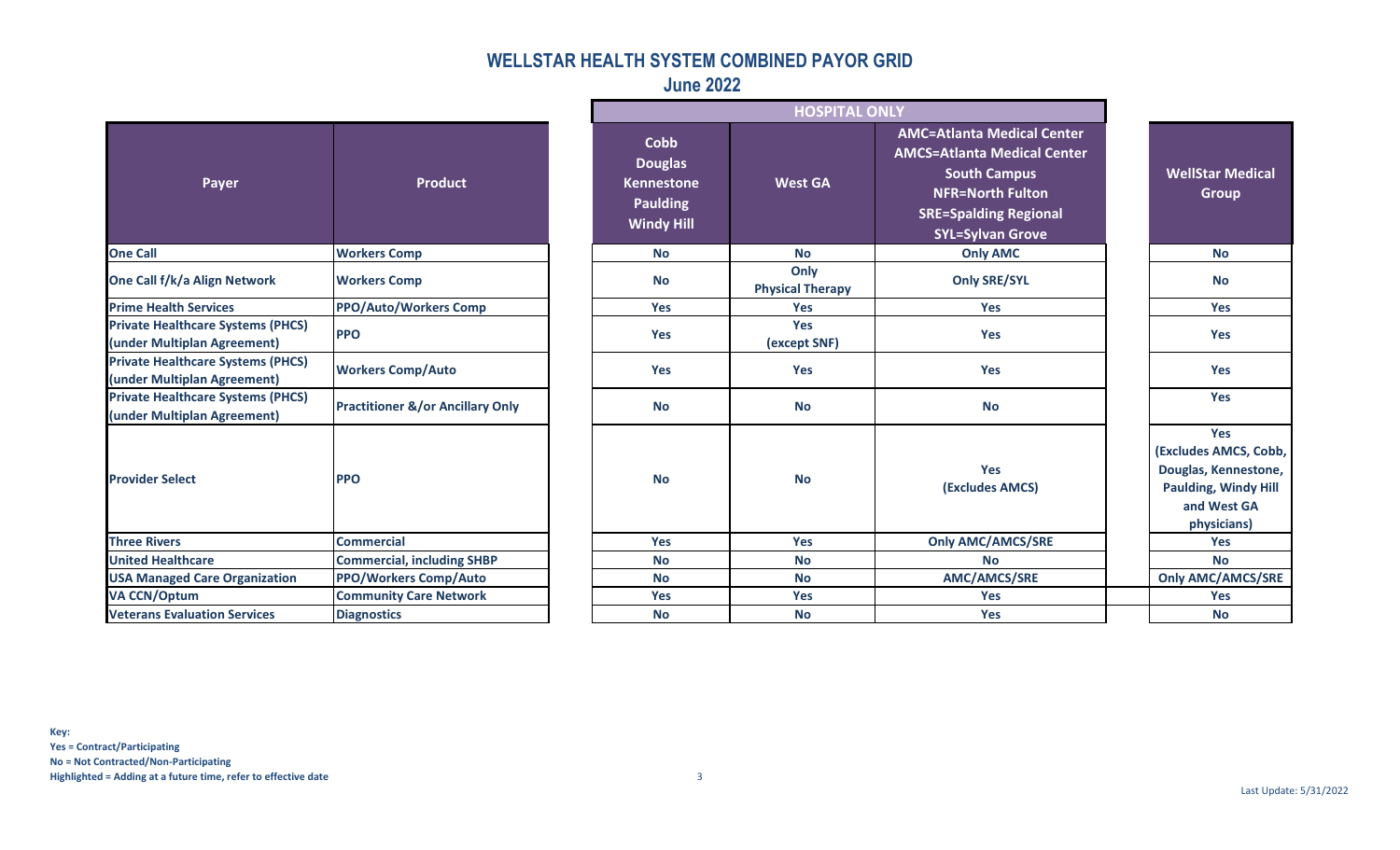**June 2022**

|                                                                        |                                                |  | <b>HOSPITAL ONLY</b>                                                                       |                |                                                                                                                                                                                      |  |                                         |
|------------------------------------------------------------------------|------------------------------------------------|--|--------------------------------------------------------------------------------------------|----------------|--------------------------------------------------------------------------------------------------------------------------------------------------------------------------------------|--|-----------------------------------------|
| Payer                                                                  | <b>Product</b>                                 |  | <b>Cobb</b><br><b>Douglas</b><br><b>Kennestone</b><br><b>Paulding</b><br><b>Windy Hill</b> | <b>West GA</b> | <b>AMC=Atlanta Medical Center</b><br><b>AMCS=Atlanta Medical Center</b><br><b>South Campus</b><br><b>NFR=North Fulton</b><br><b>SRE=Spalding Regional</b><br><b>SYL=Sylvan Grove</b> |  | <b>WellStar Medical</b><br><b>Group</b> |
|                                                                        |                                                |  | <b>MEDICARE SUPPLEMENTAL POLICIES</b>                                                      |                |                                                                                                                                                                                      |  |                                         |
| Medicare Supplemental Policies - ALL Secondary to Traditional Medicare |                                                |  | Yes                                                                                        | Yes            | Yes                                                                                                                                                                                  |  | Yes                                     |
|                                                                        |                                                |  | <b>MEDICARE ADVANTAGE PLANS (MA)</b>                                                       |                |                                                                                                                                                                                      |  |                                         |
| <b>AARP Medicare Complete (UHC)</b>                                    | <b>HMO</b>                                     |  | <b>No</b>                                                                                  | <b>No</b>      | <b>No</b>                                                                                                                                                                            |  | <b>No</b>                               |
| <b>Aetna</b>                                                           | HMO / PPO/ D-SNP                               |  | Yes                                                                                        | <b>Yes</b>     | <b>Yes</b>                                                                                                                                                                           |  | Yes                                     |
| <b>Anthem / BCBS Medicare Advantage</b>                                | HMO / PPO                                      |  | <b>Yes</b>                                                                                 | <b>Yes</b>     | <b>Yes</b>                                                                                                                                                                           |  | <b>Yes</b>                              |
| <b>CareSource</b>                                                      | <b>D-SNP Active</b><br>HMO Term eff 12/31/2021 |  | <b>Yes</b>                                                                                 | <b>Yes</b>     | Yes                                                                                                                                                                                  |  | Yes                                     |
| <b>ChampVA Traditional</b>                                             |                                                |  | Yes                                                                                        | Yes            | Yes                                                                                                                                                                                  |  | Yes                                     |
| <b>Cigna Medicare (Healthspring)</b>                                   | HMO / PPO                                      |  | Yes                                                                                        | <b>No</b>      | Yes                                                                                                                                                                                  |  | Yes                                     |
| <b>Clover Health, LLC</b>                                              | <b>PPO</b>                                     |  | Yes                                                                                        | Yes            | Yes                                                                                                                                                                                  |  | Yes                                     |
| <b>Clear Spring Health (formerly EON</b><br><b>Health Plan)</b>        | HMO / PPO/ D-SNP                               |  | Yes                                                                                        | <b>Yes</b>     | Yes                                                                                                                                                                                  |  | Yes                                     |
| <b>Humana Choice and Regional</b>                                      | <b>PPO/PFFS</b>                                |  | <b>Yes</b>                                                                                 | Yes            | Yes                                                                                                                                                                                  |  | <b>Yes</b>                              |
| <b>Humana Gold Choice</b>                                              | <b>HMO</b>                                     |  | Yes                                                                                        | <b>Yes</b>     | Yes                                                                                                                                                                                  |  | <b>Yes</b>                              |
| <b>Kaiser</b>                                                          |                                                |  | <b>No</b>                                                                                  | <b>No</b>      | <b>No</b>                                                                                                                                                                            |  | <b>No</b>                               |
| <b>Peach State (Allwell)</b>                                           | HMO / D-SNP                                    |  | <b>Yes</b>                                                                                 | <b>Yes</b>     | Yes                                                                                                                                                                                  |  | <b>Yes</b>                              |
| <b>Positive Healthcare Partners</b>                                    | HMO/D-SNP                                      |  | Yes                                                                                        | <b>No</b>      | Yes                                                                                                                                                                                  |  | Yes<br>(Excludes West GA<br>physicians) |
| <b>Pruitt Health Premier</b>                                           | <b>D-SNP</b>                                   |  | Yes                                                                                        | Yes            | Yes                                                                                                                                                                                  |  | <b>Yes</b>                              |
| <b>Sonder Health Plans</b>                                             | <b>HMO</b>                                     |  | Yes                                                                                        | Yes            | Yes                                                                                                                                                                                  |  | Yes                                     |
| <b>United Healthcare - SHBP</b>                                        | <b>SHBP MA for retirees</b>                    |  | <b>Yes</b>                                                                                 | <b>Yes</b>     | Yes                                                                                                                                                                                  |  | <b>Yes</b>                              |
| <b>United Healthcare</b>                                               | PPO/D-SNP/C-SNP                                |  | <b>No</b>                                                                                  | <b>No</b>      | <b>No</b>                                                                                                                                                                            |  | <b>No</b>                               |
| <b>WellCare</b>                                                        | HMO/POS/PPO/ D-SNP                             |  | Yes                                                                                        | <b>Yes</b>     | Yes                                                                                                                                                                                  |  | Yes                                     |

**Key:**

**Yes = Contract/Participating**

**No = Not Contracted/Non-Participating**

**Highlighted = Adding at a future time, refer to effective date** 4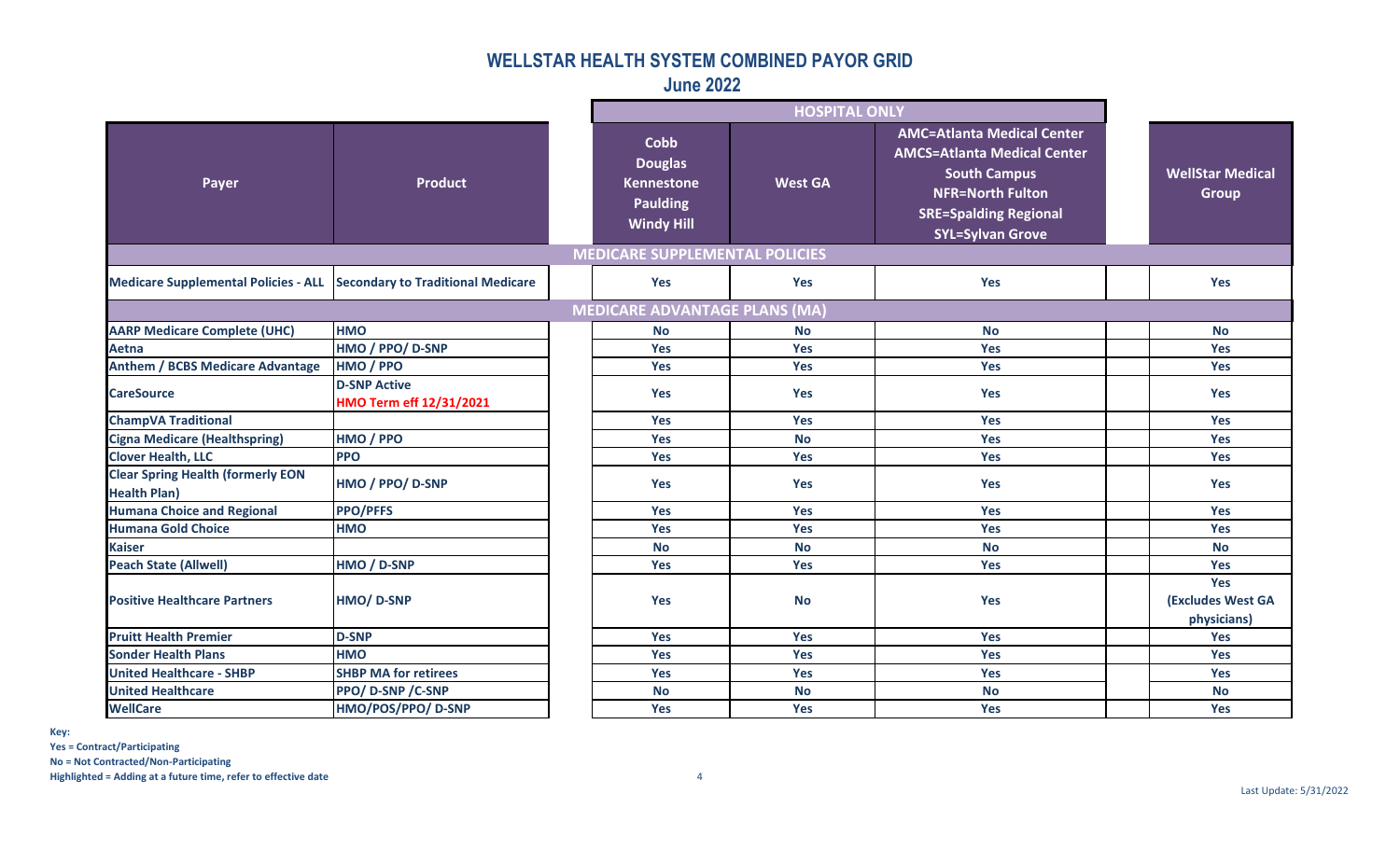**June 2022**

| Payer                                    | <b>Product</b>                                                  |  | Cobb<br><b>Douglas</b><br><b>Kennestone</b><br><b>Paulding</b><br><b>Windy Hill</b> | <b>West GA</b> | <b>AMC=Atlanta Medical Center</b><br><b>AMCS=Atlanta Medical Center</b><br><b>South Campus</b><br><b>NFR=North Fulton</b><br><b>SRE=Spalding Regional</b><br><b>SYL=Sylvan Grove</b> | <b>WellStar Medical</b><br><b>Group</b>                    |
|------------------------------------------|-----------------------------------------------------------------|--|-------------------------------------------------------------------------------------|----------------|--------------------------------------------------------------------------------------------------------------------------------------------------------------------------------------|------------------------------------------------------------|
|                                          |                                                                 |  | <b>HEALTH INSURANCE EXCHANGE (HIE)</b>                                              |                |                                                                                                                                                                                      |                                                            |
| <b>Aetna Individual Plan HIE</b>         |                                                                 |  | <b>No</b>                                                                           | <b>No</b>      | <b>No</b>                                                                                                                                                                            | <b>No</b>                                                  |
| <b>Alliant Health</b>                    | <b>PPO</b>                                                      |  | Yes                                                                                 | <b>No</b>      | <b>Only NFR</b>                                                                                                                                                                      | Yes<br>(Excludes SRE, SYL,<br><b>AMC, AMSC physicians)</b> |
| <b>Ambetter (Peach State)</b>            | <b>Ambetter</b>                                                 |  | Yes                                                                                 | Yes            | Yes                                                                                                                                                                                  | <b>Yes</b>                                                 |
| <b>Ambetter Select</b><br>(eff 1/1/2022) | <b>WellStar Exclusive Provider</b><br><b>Organization (EPO)</b> |  | Yes                                                                                 | Yes            | Yes                                                                                                                                                                                  | Yes                                                        |
| <b>Anthem / BCBS</b>                     | <b>Pathways HMO</b>                                             |  | <b>No</b>                                                                           | <b>No</b>      | <b>No</b>                                                                                                                                                                            | <b>No</b>                                                  |
| <b>CareSource</b>                        | <b>CareSource</b>                                               |  | <b>Yes</b>                                                                          | Yes            | <b>Yes</b>                                                                                                                                                                           | <b>Yes</b>                                                 |
| <b>Cigna HIE</b>                         | <b>Individual Family Plan (IFP)</b>                             |  | <b>Yes</b>                                                                          | <b>Yes</b>     | Yes                                                                                                                                                                                  | <b>Yes</b>                                                 |
| <b>Friday Health Plans</b>               | <b>HIE</b>                                                      |  | <b>No</b>                                                                           | <b>No</b>      | <b>No</b>                                                                                                                                                                            | <b>No</b>                                                  |
| <b>Kaiser</b>                            |                                                                 |  | <b>No</b>                                                                           | <b>No</b>      | <b>No</b>                                                                                                                                                                            | <b>No</b>                                                  |
| <b>Oscar Health Plan</b>                 | <b>Oscar</b>                                                    |  | <b>Yes</b>                                                                          | <b>Yes</b>     | Yes                                                                                                                                                                                  | <b>Yes</b>                                                 |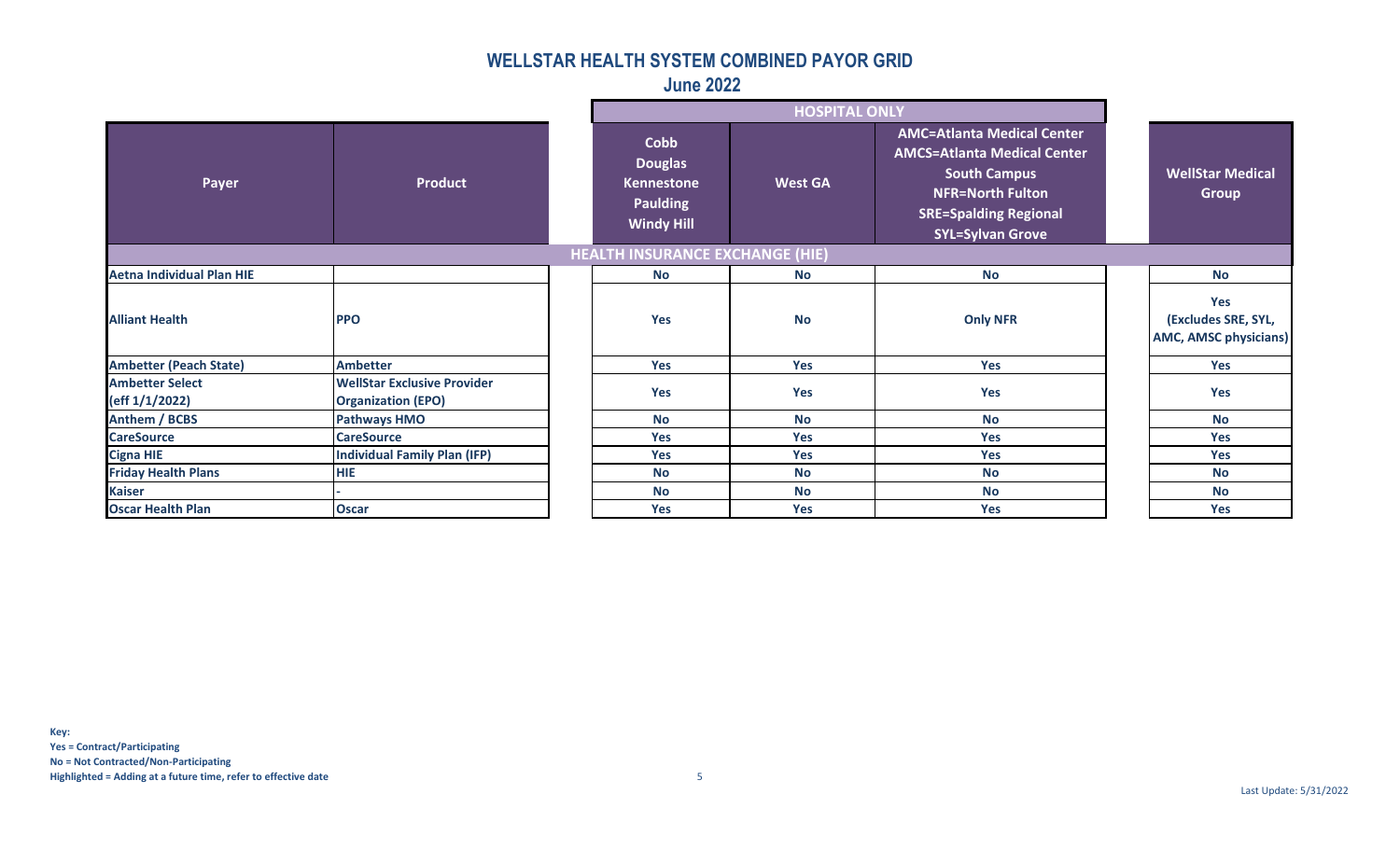**June 2022**

|                    |                         |                                                                                     | <b>HOSPITAL ONLY</b> |                                                                                                                                                                                      |                                  |
|--------------------|-------------------------|-------------------------------------------------------------------------------------|----------------------|--------------------------------------------------------------------------------------------------------------------------------------------------------------------------------------|----------------------------------|
| Payer              | <b>Product</b>          | Cobb<br><b>Douglas</b><br><b>Kennestone</b><br><b>Paulding</b><br><b>Windy Hill</b> | <b>West GA</b>       | <b>AMC=Atlanta Medical Center</b><br><b>AMCS=Atlanta Medical Center</b><br><b>South Campus</b><br><b>NFR=North Fulton</b><br><b>SRE=Spalding Regional</b><br><b>SYL=Sylvan Grove</b> | <b>WellStar Medical</b><br>Group |
|                    |                         | <b>MEDICAID CMO'S</b>                                                               |                      |                                                                                                                                                                                      |                                  |
| <b>Amerigroup</b>  | <b>Managed Medicaid</b> | <b>Yes</b>                                                                          | Yes                  | <b>Yes</b>                                                                                                                                                                           | <b>Yes</b>                       |
| <b>CareSource</b>  | <b>Managed Medicaid</b> | <b>Yes</b>                                                                          | Yes                  | <b>Yes</b>                                                                                                                                                                           | <b>Yes</b>                       |
| <b>Peach State</b> | <b>Managed Medicaid</b> | Yes                                                                                 | Yes                  | <b>Yes</b>                                                                                                                                                                           | <b>Yes</b>                       |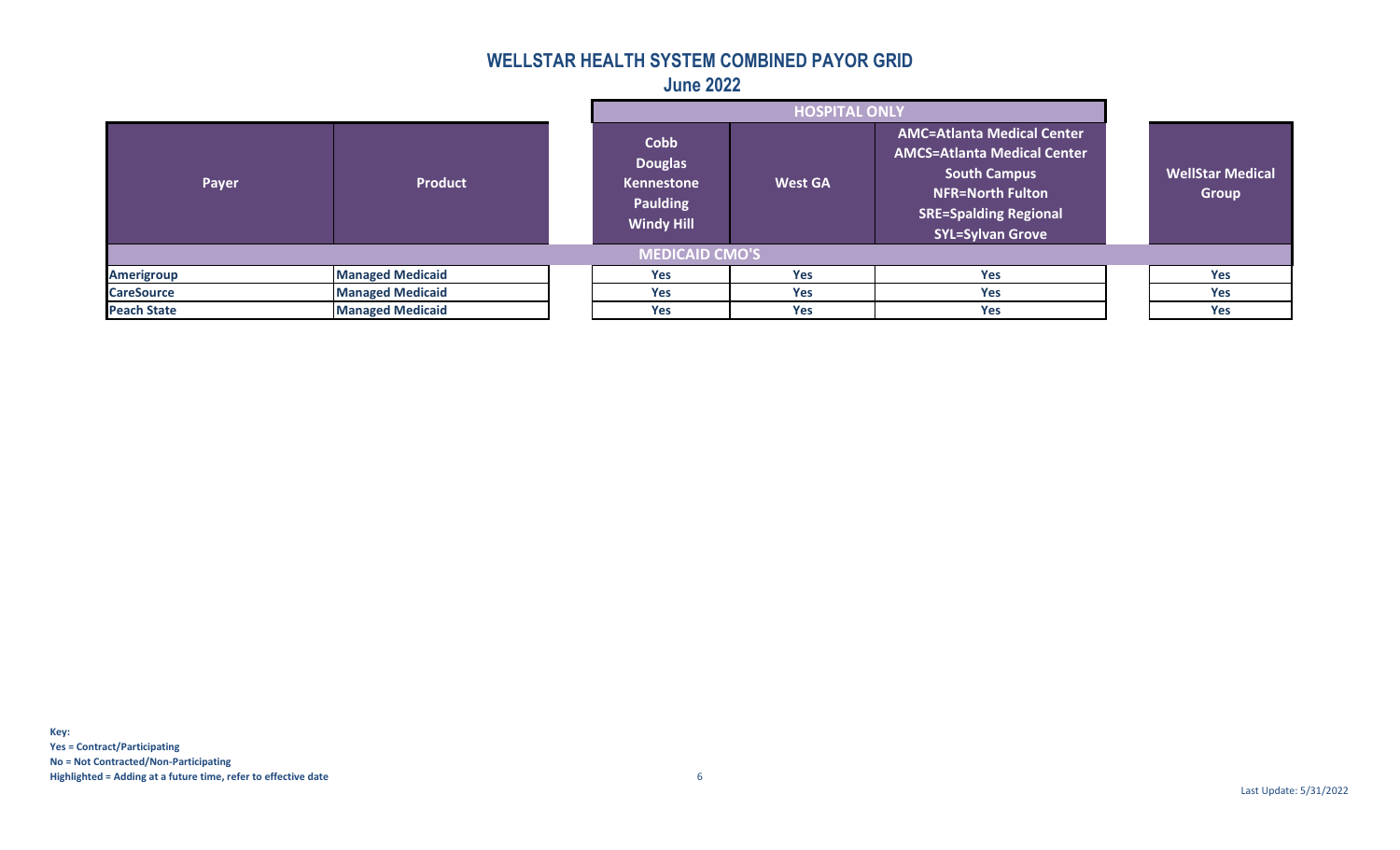# **June 2022**

| <b>Payer</b>                       | <b>Product</b>                                | Cob<br><b>Doug</b><br><b>Kennes</b><br><b>Pauld</b><br>Windy |
|------------------------------------|-----------------------------------------------|--------------------------------------------------------------|
|                                    |                                               | <b>DIRE</b>                                                  |
| <b>City of LaGrange</b>            |                                               | <b>No</b>                                                    |
| <b>District 4 Health Services</b>  | <b>Tuberculosis</b>                           | <b>No</b>                                                    |
| <b>District 4 Health Services</b>  | <b>Breast &amp; Cervical Cancer Screening</b> | <b>No</b>                                                    |
| <b>HN1 Therapy Network of GA</b>   | <b>Medicare/Medicaid</b>                      | <b>No</b>                                                    |
| <b>LaGrange College</b>            |                                               | <b>No</b>                                                    |
| <b>NaphCare</b>                    | <b>Federal Prison</b>                         | <b>No</b>                                                    |
| <b>Plotkin And Sons Consulting</b> |                                               | <b>No</b>                                                    |
| <b>Troup County</b>                |                                               | <b>No</b>                                                    |
| <b>WellPath</b>                    | <b>Georgia Department of Corrections</b>      | <b>No</b>                                                    |

|                                    |                                               |                                                                                            | <b>HOSPITAL ONLY</b>                                  |                                                                                                                                                                                      |                                              |
|------------------------------------|-----------------------------------------------|--------------------------------------------------------------------------------------------|-------------------------------------------------------|--------------------------------------------------------------------------------------------------------------------------------------------------------------------------------------|----------------------------------------------|
| Payer                              | <b>Product</b>                                | <b>Cobb</b><br><b>Douglas</b><br><b>Kennestone</b><br><b>Paulding</b><br><b>Windy Hill</b> | <b>West GA</b>                                        | <b>AMC=Atlanta Medical Center</b><br><b>AMCS=Atlanta Medical Center</b><br><b>South Campus</b><br><b>NFR=North Fulton</b><br><b>SRE=Spalding Regional</b><br><b>SYL=Sylvan Grove</b> | <b>WellStar Medical</b><br><b>Group</b>      |
|                                    |                                               | <b>DIRECT PRODUCTS</b>                                                                     |                                                       |                                                                                                                                                                                      |                                              |
| <b>City of LaGrange</b>            |                                               | <b>No</b>                                                                                  | <b>Yes</b>                                            | <b>No</b>                                                                                                                                                                            | <b>Only West GA</b>                          |
| <b>District 4 Health Services</b>  | <b>Tuberculosis</b>                           | <b>No</b>                                                                                  | <b>Yes</b>                                            | <b>Only SYL &amp; SRE</b>                                                                                                                                                            | <b>No</b>                                    |
| <b>District 4 Health Services</b>  | <b>Breast &amp; Cervical Cancer Screening</b> | <b>No</b>                                                                                  | Yes                                                   | <b>Only SYL &amp; SRE</b>                                                                                                                                                            | Only West GA, SYL &<br><b>SRE physicians</b> |
| <b>HN1 Therapy Network of GA</b>   | <b>Medicare/Medicaid</b>                      | <b>No</b>                                                                                  | <b>Yes</b><br>(Medicaid/Peachcare<br>OP therapy only) | <b>Only NFR/SRE/SYL</b>                                                                                                                                                              | <b>No</b>                                    |
| <b>LaGrange College</b>            |                                               | <b>No</b>                                                                                  | <b>Yes</b>                                            | <b>No</b>                                                                                                                                                                            | <b>Only West GA</b>                          |
| <b>NaphCare</b>                    | <b>Federal Prison</b>                         | <b>No</b>                                                                                  | <b>No</b>                                             | <b>AMC Main Campus</b>                                                                                                                                                               | <b>Yes</b>                                   |
| <b>Plotkin And Sons Consulting</b> |                                               | <b>No</b>                                                                                  | <b>No</b>                                             | <b>No</b>                                                                                                                                                                            | <b>No</b>                                    |
| <b>Troup County</b>                |                                               | <b>No</b>                                                                                  | <b>Yes</b>                                            | <b>No</b>                                                                                                                                                                            | <b>Only West GA</b>                          |
| <b>WellPath</b>                    | <b>Georgia Department of Corrections</b>      | <b>No</b>                                                                                  | <b>No</b>                                             | <b>Only AMC Main Campus/SRE/SYL</b>                                                                                                                                                  | Yes (IP only)                                |